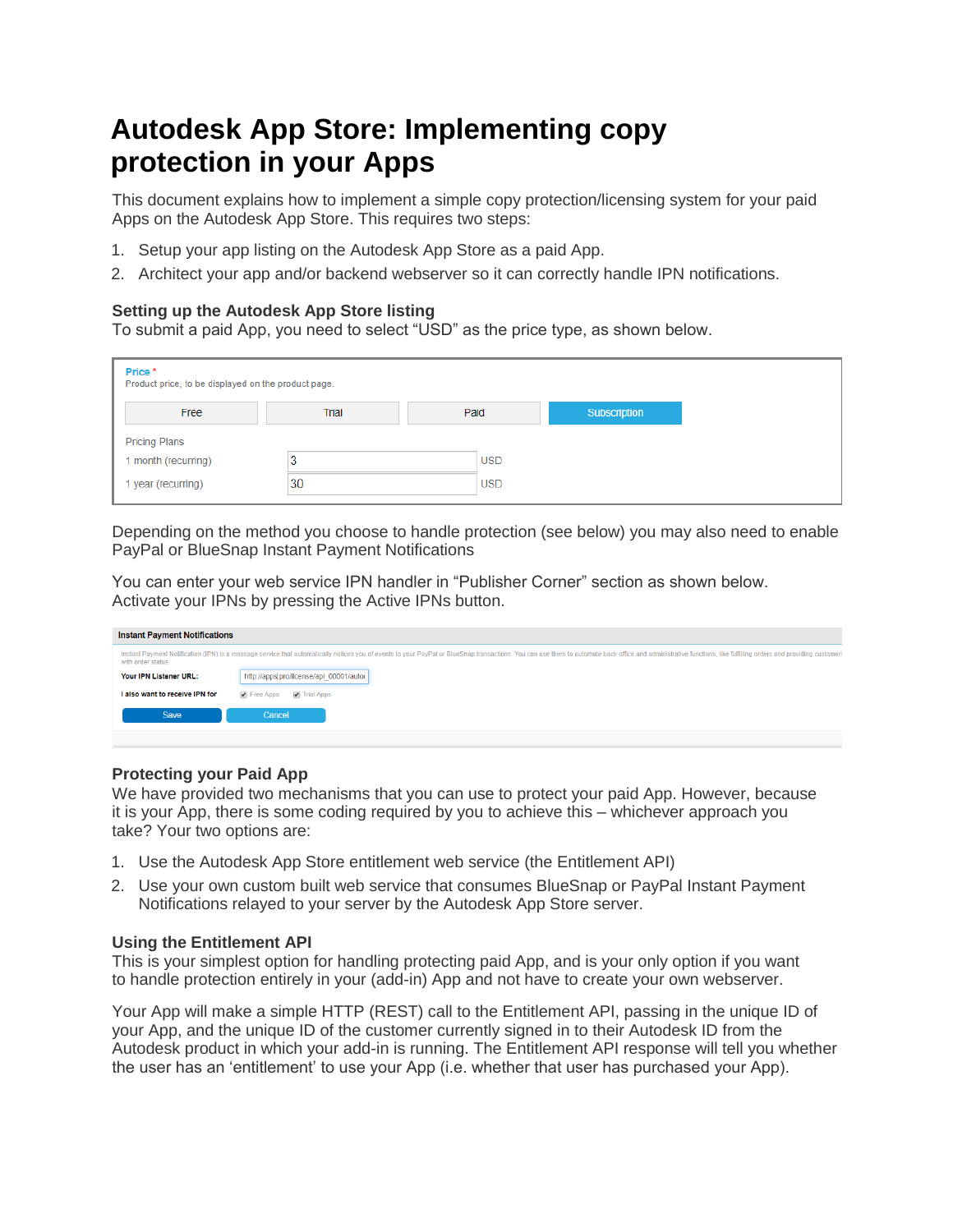Please refer to [this separate document](https://damassets.autodesk.net/content/dam/autodesk/www/adn/pdf/entitlement-api-for-desktop-apps.pdf) for detailed instructions on using the Entitlement API in your App.

## **Using a custom built web service**

The advantage of your creating your own web service is that it allows you greater control in handling and tracking usage of your App, locking the App to a specific computer, or gathering additional information from your customers (with their permission). For example, you can monitor usage patterns or errors.

To protect your paid App using your own web service, you will need to

- 1. Create a web service, which
	- a. Interprets the [IPN notifications](https://damassets.autodesk.net/content/dam/autodesk/www/adn/pdf/instant-payment-notification-ipn-format.pdf)
	- b. Manages Computer/User accounts
	- c. When requested, returns the correct user entitlement status
- 2. Implement the required logic of contacting the web service (created in step 1) from your App to get the user entitlement status for a given User/Computer.

## **Sample workflow of a custom built web service:**



# **1. User buys your App from the Autodesk App Store**

When a user buys your App, the Autodesk App Store relays the IPN notification to the web service you registered during the App publishing workflow.

## **2. Parse IPN data and create/edit user account**

Your web service will extract the information it needs from the IPN notification – e.g. email id, App name, payment ID, payment date etc.

**You will generate a unique activation ID (GUID) and send it to the user (who has purchased the App)** in an email. Your web service will add a new entry to the database table you use to store